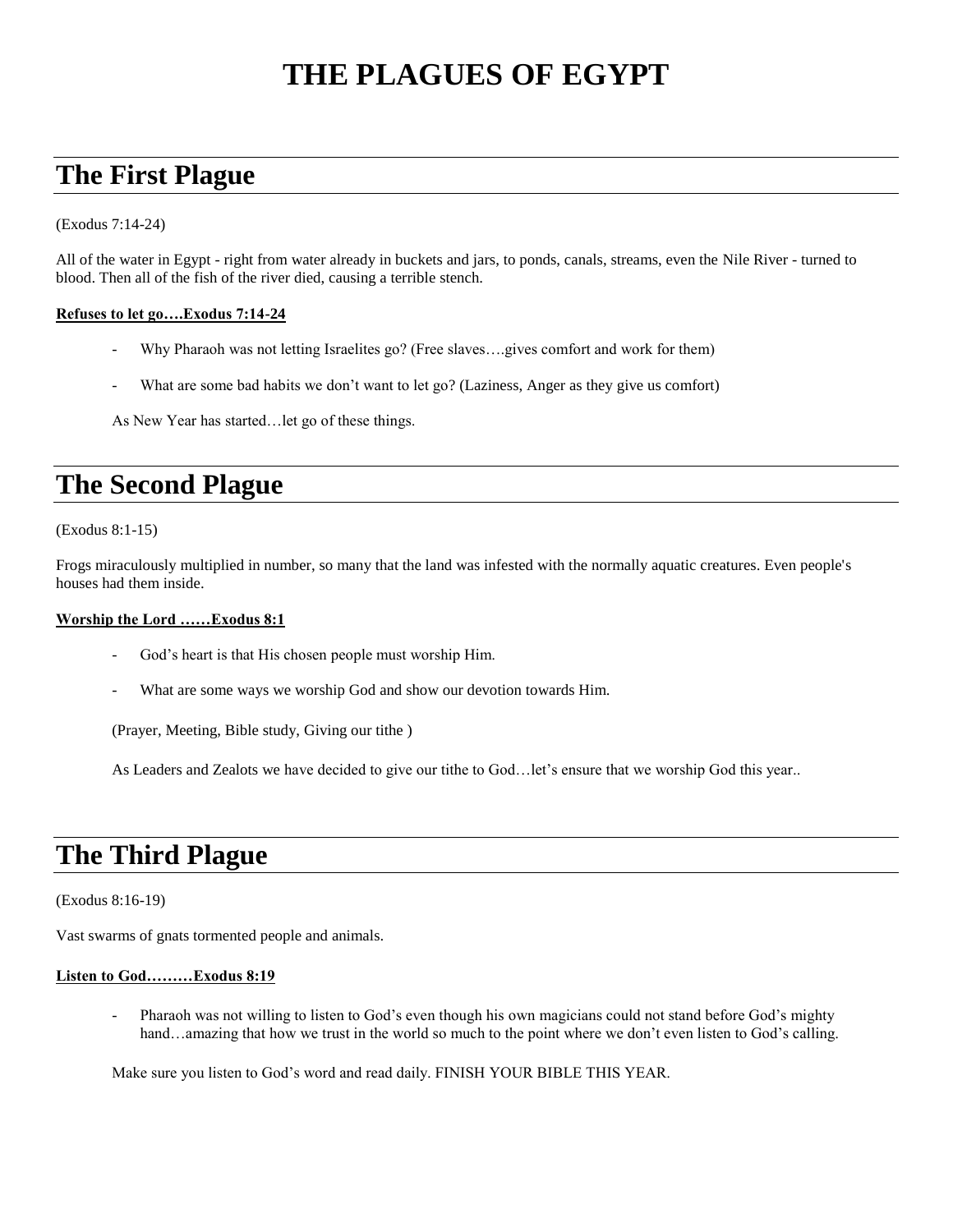Each plague may also be viewed as an attack on one of the Egyptian Gods.

| --- r---o---<br>Plague | Warning        | Replication    | -57 F ----<br>Respite | Response       | God Attacked                    |
|------------------------|----------------|----------------|-----------------------|----------------|---------------------------------|
| Water into             | Pharoah was    | <b>Yes</b>     | The Egyptions         | Pharoahs heart | Hapi (the God of the Nile)      |
| <b>Blood</b>           | warned and     |                | managed to            | was heardened  |                                 |
|                        | allowed to     |                | work around           |                |                                 |
|                        | watch          |                | the problem           |                |                                 |
| Frogs                  | Pharoah        | <b>Yes</b>     | Pharoah named         | Compromise     | Heqt (interestingly many frogs) |
|                        | warned but was |                | the time the          | but then       | was usually viewed as a good    |
|                        | not with Moses |                | frogs would go        | Pharoah        | thing)                          |
|                        | when it        |                |                       | hardened his   |                                 |
|                        | happened       |                |                       | heart          |                                 |
| Lice                   | No Warning     | No. The        | We're not told        | Pharoahs heart | Kheper (God of beetles and      |
|                        |                | magicians saw  | but presumably        | was hardened.  | flies)                          |
|                        |                | the lice as an |                       | He doesn't     |                                 |
|                        |                | act of God     |                       | even speak to  |                                 |
|                        |                |                |                       | Moses.         |                                 |

## **The Fourth Plague**

(Exodus 8:20-32)

Vast swarms of flies through the land, spreading disease.

### **Sacrifice to your God here - Exodus 8:25**

- Pharaoh wanted people to sacrifice to God in his Land. What are some ways world wants us to compromise with God's command (it's ok not to be sold out)

We should never compromise with Bible standard to following God.

## **The Fifth Plague**

(Exodus 9:1-7)

Disease on the livestock - horses, donkeys, camels, cattle, sheep and goats - but those of the Israelites were unharmed.

### **Distinction between Lord's blessing and Satan's – Exodus 9:4**

- God made it very clear..you might acquire all want but it's Lord's blessing that will remain forever.

Are we trying to win the world through Satan's efforts and by compromising with Lord's commands?

### **The Sixth Plague**

(Exodus 9:8-12)

Festering boils on people and animals through the land.

### **LORD HARDENED PHARAOH'S HEART – Exodus 9:12**

It's very sad…God was so kind and yet Pharaoh was full of pride to the point where God has to hardened his heart..let's make sure that remain humble before his words and in our deeds so that we don't misuse His Grace but enjoy this grace.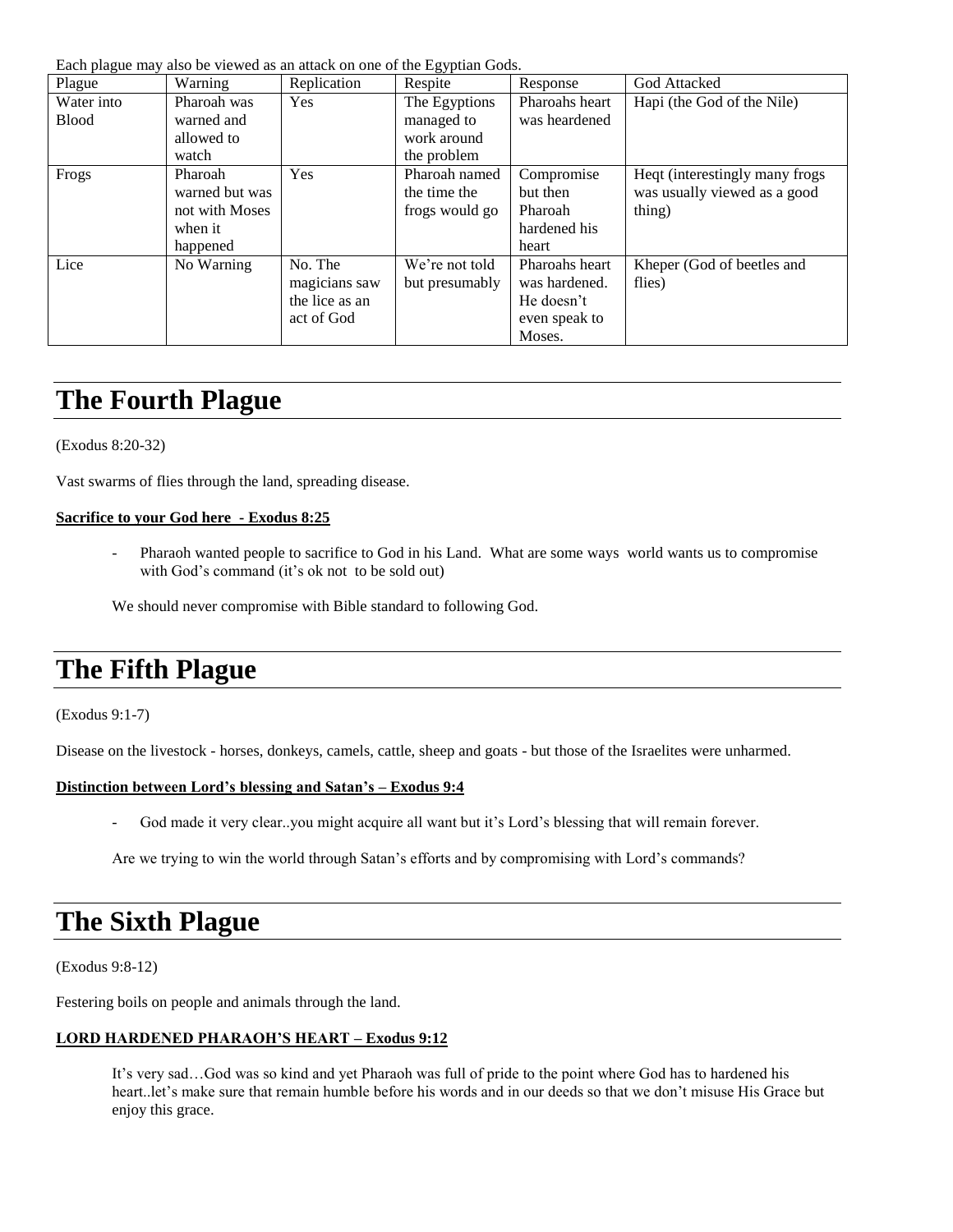| Plague       | Warning        | Replication      | Respite          | Response     | <b>God Attacked</b>       |
|--------------|----------------|------------------|------------------|--------------|---------------------------|
| Flies        | Pharoah        | No. In fact they | The flies were   | Pharoah      | Kheper                    |
|              | warned but not | didn't even try  | removed when     | hardened his |                           |
|              | with Moses     |                  | <b>Pharoah</b>   | heart        |                           |
|              | when it        |                  | promised to let  |              |                           |
|              | happened       |                  | the Israelites   |              |                           |
|              |                |                  | go               |              |                           |
| Murrain      | Pharoah        | Again they       | It was a one off | The heart of | Apis (Sacred Bull)        |
|              | warned and     | didn't try       | action but the   | Pharoah was  |                           |
|              | told when it   |                  | cattle stayed    | hardened.    |                           |
|              | would happen   |                  | dead.            |              |                           |
| <b>Boils</b> | Pharoah not    | Magicians        | We're not told   | The Lord     | Imhotep (physician God) & |
|              | warned but was | could not even   | but one would    | hardened     | Thoth (Magic and healing) |
|              | there when     | heal             | imagine          | Pharoah's    |                           |
|              | Moses did it   | themselves       | scarring would   | heart.       |                           |
|              |                |                  | result           |              |                           |

## **The Seventh Plague**

### (Exodus 9:13-35)

Powerful hail storms that destroyed the standing crops. The hail stones were so big that any people or animals caught outside in the storm were killed.

### **Don't Ignore God's word – Exodus 9:21**

They ignored and took God's word lightly – what are some way we take God's word lightly –(By not confessing)

## **The Eighth Plague**

#### (Exodus 10:1-20)

Locusts in such great numbers that the ground was covered with them. They devoured everything that survived the hail storm.

#### **Go together as a family – Exodus 10:8-11**

Pharaoh said – Only Men should go to worship God..but that's not God's plan. So many time we sent family representative for God's meeting…at lest my wife or I came

God wants everyone from your family to come together and worship God. Are you doing it?

### **The Ninth Plague**

(Exodus 10:21-29)

Darkness over the entire land for three days - but the Israelites had light in Goshen.

### **Go with your family but not with your purse.- Exodus 10:24**

- It's amazing that how Satan play with our emotion when it comes to worship God.

I am sold out so I'm here in the church but God looks at whole..are we giving in the church..Do we give our tithe or left over to God. How much do you give to God in your tithe? Do you give regularly or someone has to remind you. Let's repent and understand Satan's plan and give whole heartily to God.